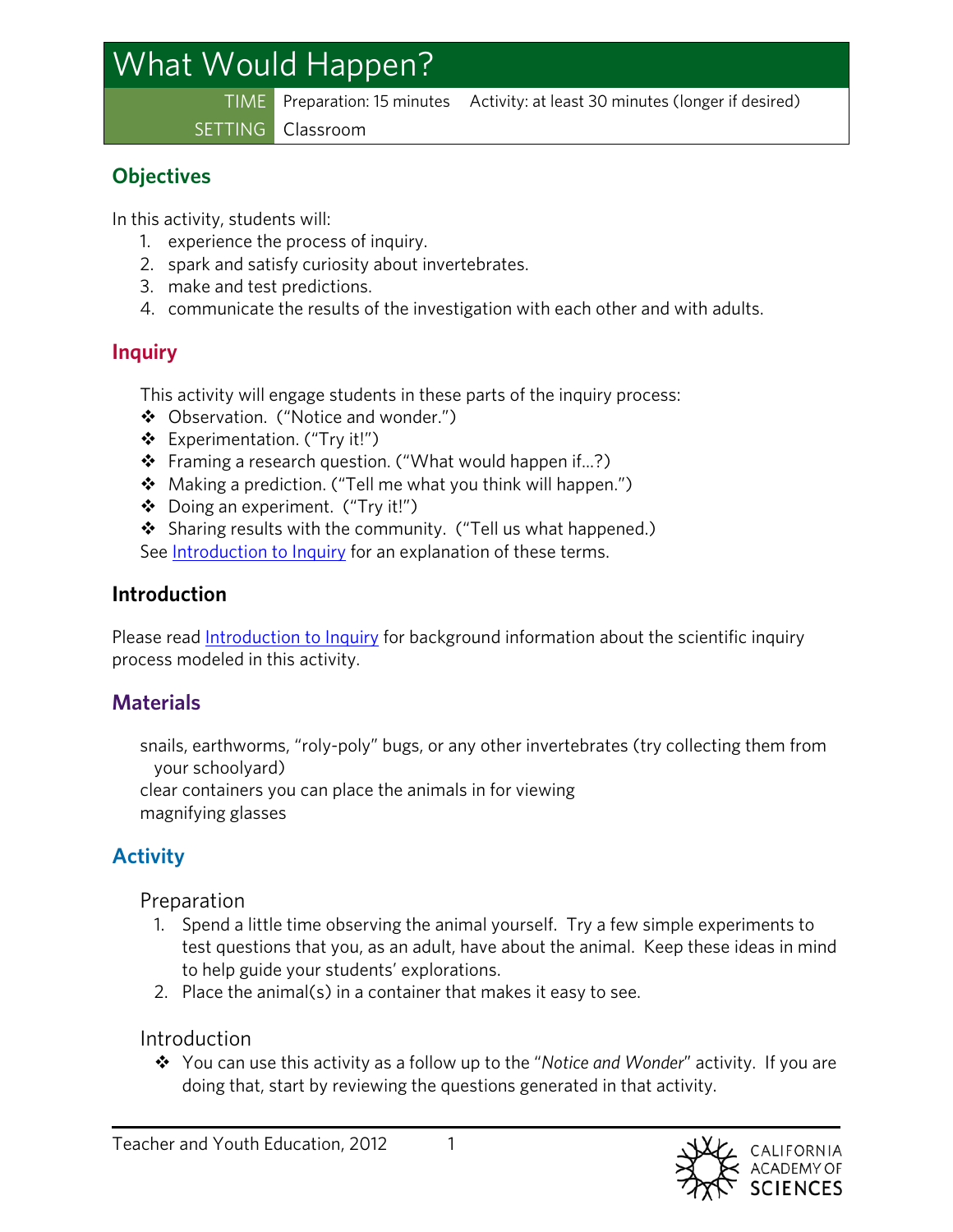$\div$  You can also use this activity on its own. If you are doing that, start by giving your students time observe the animal and brainstorm questions about it.

#### Exploration

- 1. Introduce the prompt "What would happen if..." Let students generate questions starting with that prompt.
- 2. If desired, record students' questions on the board or on chart paper.
- 3. As a class, choose at least one question to test. Be careful to choose a question that will be safe for the animal!
- 4. Ask students to make a prediction about what they think will happen. Have them tell a partner about their prediction, or share predictions as a class.

Let your students generate the questions for this activity as much as possible. However, if you get stuck, here are a few you might try:

- o What would happen if we offered it different types of food? Which would it eat?
- o What would happen if we turned the snail's jar upside down while it's climbing the side? Would it keep going in the same direction?
- o What would happen if I touched the roly-poly bug on its back? Would it curl up?
- o What would happen if we put the earthworm in a container with dry soil and wet soil? Which would it choose to burrow in?
- 5. Help students carry out the test.
	- o Be prepared to be a little flexible in this process.
	- o Depending on the question that is chosen, this may be a quick, simple test or may take some time. For example, a question like "What would happen if we turned the snail's jar upside down?" is fairly straightforward and will not take long to test. On the other hand, a question like "What would happen if we gave it different types of food?" will take longer; you will need to gather different food items to use, and it could take a day or two for the animal to eat enough of it's preferred food source to be noticeable.
	- o It can be tempting to make this simpler by testing a question chosen by you (the teacher), but the experience will be much more meaningful to students if they are testing a question that they chose themselves.

#### Reflection

- $\clubsuit$  Discuss the results of the test. Have students describe to each other what they saw happen.
- $\div$  Have students compare the results to their predictions. Be careful not to place any value judgment on predictions that did not match the results—there is nothing bad about an incorrect prediction! Guide students to discuss their predictions following this example: "Before we tried it I thought that the snail would want to eat the apple. When we tested it I saw that the snail ate the lettuce instead. Now I know that snails like lettuce better than apples."